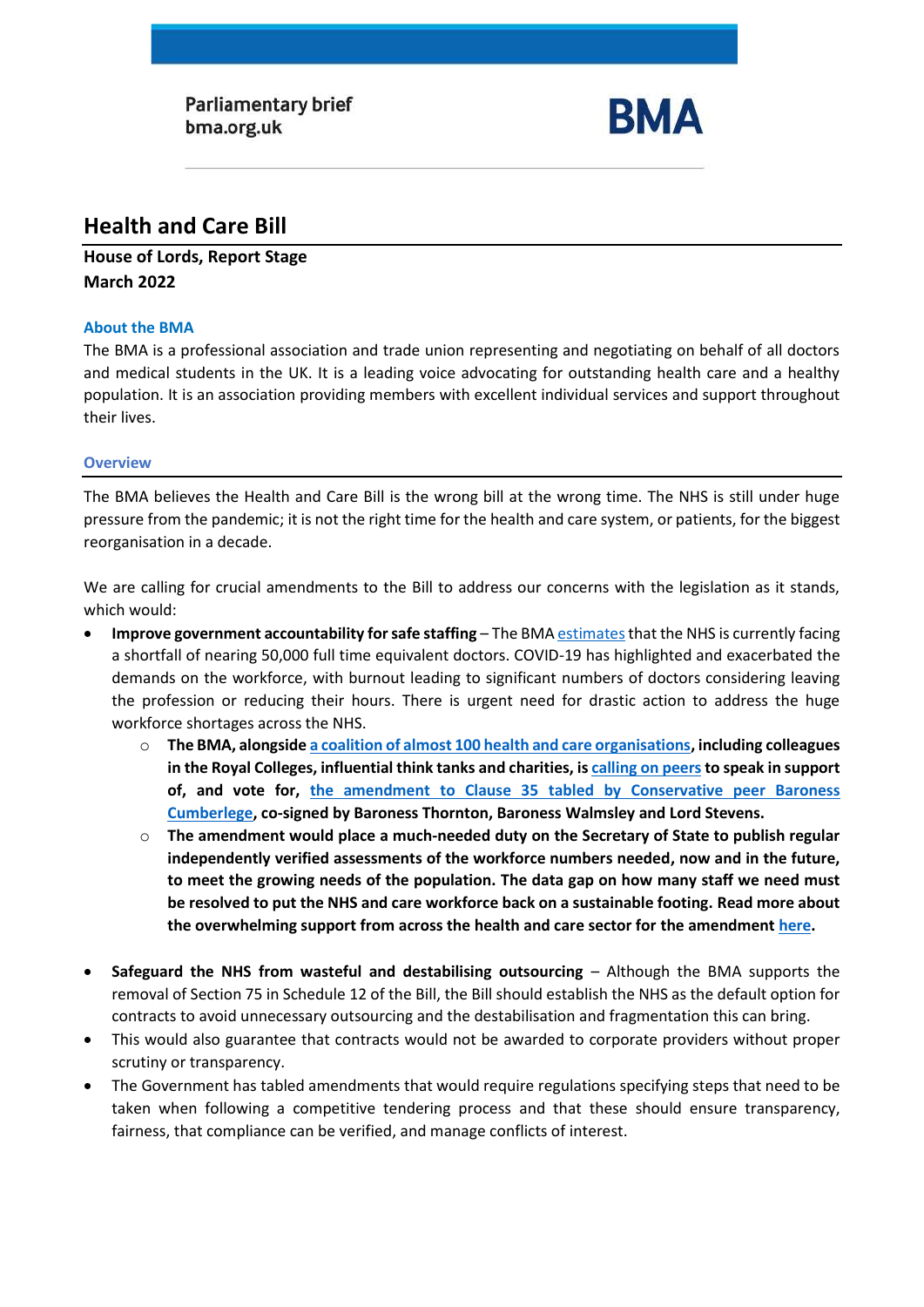- Whilst this shows recognition of the potential problems caused if contracts are awarded without adequate transparency, it falls short of guaranteeing that contracts will only be awarded to the private sector if necessary or setting out the parameters for ensuring transparency and fairness.
	- o **The BMA urges peers to vote in favour of amendments that would establish the NHS as the preferred provider for NHS contracts and guarantee any contracts that do end up being put out to tender are subject to adequate transparency and scrutiny.**
- **Rule out private sector companies wielding influence over commissioning decisions** The Bill leaves open the possibility for corporate healthcare providers to gain seats on ICS boards, which would allow them to influence ICSs strategies and risk conflicts of interest in commissioning decisions.
- Although it is welcome that the Government, during the Commons' stages, has recognised the risk of conflicts of interest as a consequence of private providers sitting on ICBs, the amendment would leave this to the discretion of the ICS constitution when making appointments and doesn't go far enough to rule out private company influence across NHS decision-making boards and sub-committees.
- To truly safeguard ICS decision-making bodies from conflicts of interest, we are calling for amendments to the Bill that would rule out corporate health providers as members of NHS decision-making bodies.
	- o **The BMA does not believe the Government Amendment goes far enough to rule out the threat of private providers wielding influence over commissioning decisions or the wider ICS strategy.**
	- o **To truly safeguard ICS decision-making bodies from conflicts of interest, we are calling for amendments to the Bill that would rule out corporate health providers as members of both ICBs and ICPs.**
	- o **We urge peers to vote in favour of amendments that would restrict certain persons with an involvement in promoting private healthcare from being appointed to an integrated care board.**
- **Embed clinical leadership within ICSs** A truly collaborative and integrated healthcare system must have strong, independent clinical leadership at its heart, but the Bill as written risks undercutting local clinical engagement and leadership.
- The BMA calls on peers to amend the Bill to ensure independent clinical leadership from across primary, secondary and public health care is embedded at every level of ICSs, including formalised roles for [Local](https://www.bma.org.uk/what-we-do/local-medical-committees)  [Medical Committees](https://www.bma.org.uk/what-we-do/local-medical-committees) (LMCs) an[d Local Negotiating Committees](https://www.bma.org.uk/what-we-do/local-negotiating-committees) (LNCs).
	- o **The BMA believes the Bill should be amended to ensure there is a qualified and registered<sup>1</sup> public health consultant appointed by the ICB as a member of the Board to provide public health leadership and a professional view on the health of the whole ICS population and how to improve it.**
	- o **We have also been calling for amendments to the Bill that would strengthen minimum membership of ICBs to include more than one GP and a clinical representative from secondary care.**
	- o **We urge peers to vote in favour [Baroness Meacher's amendment](https://bills.parliament.uk/bills/3022/stages/16122/amendments/91511) that would ensure the ICB membership includes:** 
		- o At least one clinical member nominated jointly by persons who deliver NHS secondary, medical services within the integrated care board's area
		- o At least one clinical member nominated jointly by persons who deliver NHS mental health services within the integrated care board's area
		- $\circ$  At least one member appointed directly by the ICB to provide public health advice as a registered consultant in public health

<sup>1</sup> Registered with either the General Medical Council or the UK Public Health Register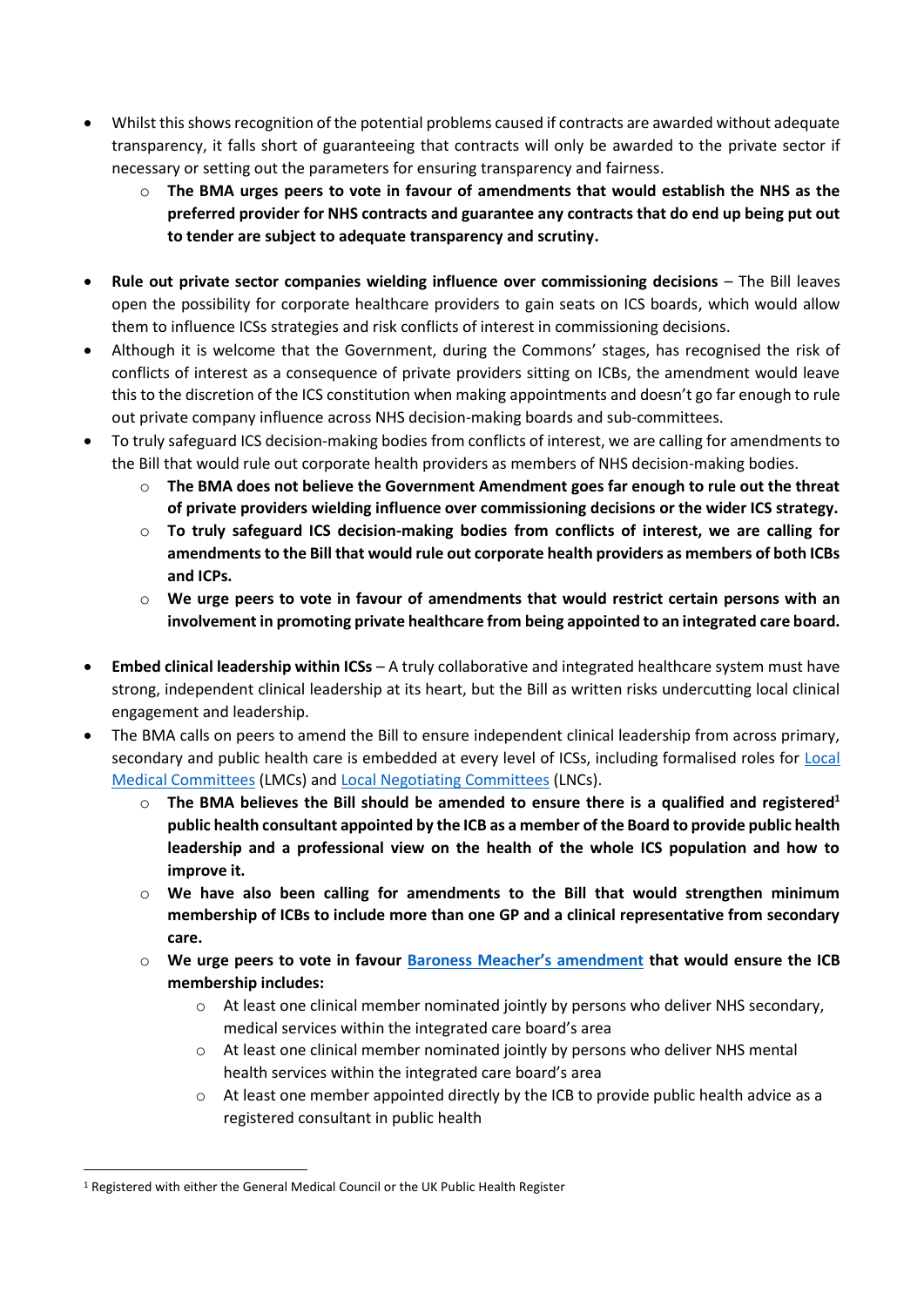- **[Balance Secretary of State powers with responsibility](#page-7-0) –** The BMA is concerned that the Bill's proposals focus more on securing power over the NHS for politicians, rather than accountability for its performance.
	- o The BMA is calling on peers to support amendments that would:
		- introduce safeguards over the Secretary of State's ability to influence reconfiguration decisions. **We encourage peers to vote in favour of [Baroness Thornton's amendment](https://bills.parliament.uk/bills/3022/stages/16122/amendments/91381) that would remove Clause 40 from the Bill.**
		- reinstate the Secretary of State's responsibility for providing comprehensive healthcare.
		- strengthen safeguards over the Secretary of State's ability to redirect the NHS outside of the NHS mandate by ensuring any revision is laid before parliament and subject to the affirmative resolution procedure.

## **Improve Government accountability for safe staffing**

#### What is the current problem with the Bill?

Without its staff there would be no National Health Service. The Government must, therefore, be accountable, through legislation, for ensuring health and care systems have the workforce required to meet the needs of the population, now and in the future.

COVID-19 has highlighted and exacerbated the demands on the workforce with burnout leading to significant numbers of doctors considering leaving the profession or reducing their hours. 43% of respondents to the BMA's September 2021 Viewpoint survey<sup>2</sup> said they were now more likely to take early retirement, while half reported being more likely to reduce their hours.

Without significant and sustained action, acute shortages of staff and episodes of unsafe staffing are expected to increase rapidly. Projections by the Health Foundation and REAL Centre show that the NHS workforce would need to grow by over a fifth by 2024/25, on top of current growth, to reduce current staffing shortages.<sup>3</sup> The growth would need to be even higher if the NHS sought to reduce bed occupancy to provide more resilience to health shocks. They estimate that by 2030/31, the NHS workforce would need to grow by 40% and the adult social care workforce by 55%, meaning over 1 million additional full-time equivalent staff.<sup>4</sup>

It's not just future projections which are highly concerning – today's staffing levels are already far behind where they should be. According to [BMA research,](https://www.bma.org.uk/advice-and-support/nhs-delivery-and-workforce/workforce/medical-staffing-in-england-report) the number of doctors per 1,000 people in England is 25 years behind comparable OECD European Union nations, second lowest only to Poland. To put it starkly, based on current medical workforce growth rates, we estimate it will take until 2046 for the NHS to reach parity with the 3.7 doctors per 1,000 people that is the average in OECD EU nations today. Our doctor to population ratio is already nearing 50,000 FTE doctors short of where it would need to be to meet this average of 3.7 per 1,000 people. Not only does this shortfall impact patient care and safety, but it also puts immense pressure on existing NHS staff, many of whom are being stretched to the limit, being forced to take on extra - often unpaid - work to make up staffing gaps and increasingly telling us they are or have reached breaking point.

Overcoming unsafe staffing levels is an essential measure to ensure patient safety and to boost the wellbeing, morale, retention and productivity of staff working in the NHS. Any legislation must be used as an opportunity for government to take sustainable action to alleviate issues relating to workforce supply and demand in England.

**The Bill proposes a new duty in Clause 35 for the Secretary of State to make it clearer** *who* **is responsible for workforce planning and supply in England. Whilst we welcome this new reporting requirement, we do not** 

4 Health Foundation, 2021. Health and social care funding projections 2021. Available at: [https://www.health.org.uk/publications/health-and-social](https://www.health.org.uk/publications/health-and-social-care-funding-projections-2021)[care-funding-projections-2021](https://www.health.org.uk/publications/health-and-social-care-funding-projections-2021)

<sup>&</sup>lt;sup>2</sup> BMA Viewpoint survey, Sept 2021[: https://www.bma.org.uk/what-we-do/viewpoint-surveys](https://www.bma.org.uk/what-we-do/viewpoint-surveys)

<sup>&</sup>lt;sup>3</sup> Health Foundation, 2021. Health and social care funding projections 2021. Available at: [https://www.health.org.uk/publications/health-and-social](https://www.health.org.uk/publications/health-and-social-care-funding-projections-2021)[care-funding-projections-2021](https://www.health.org.uk/publications/health-and-social-care-funding-projections-2021)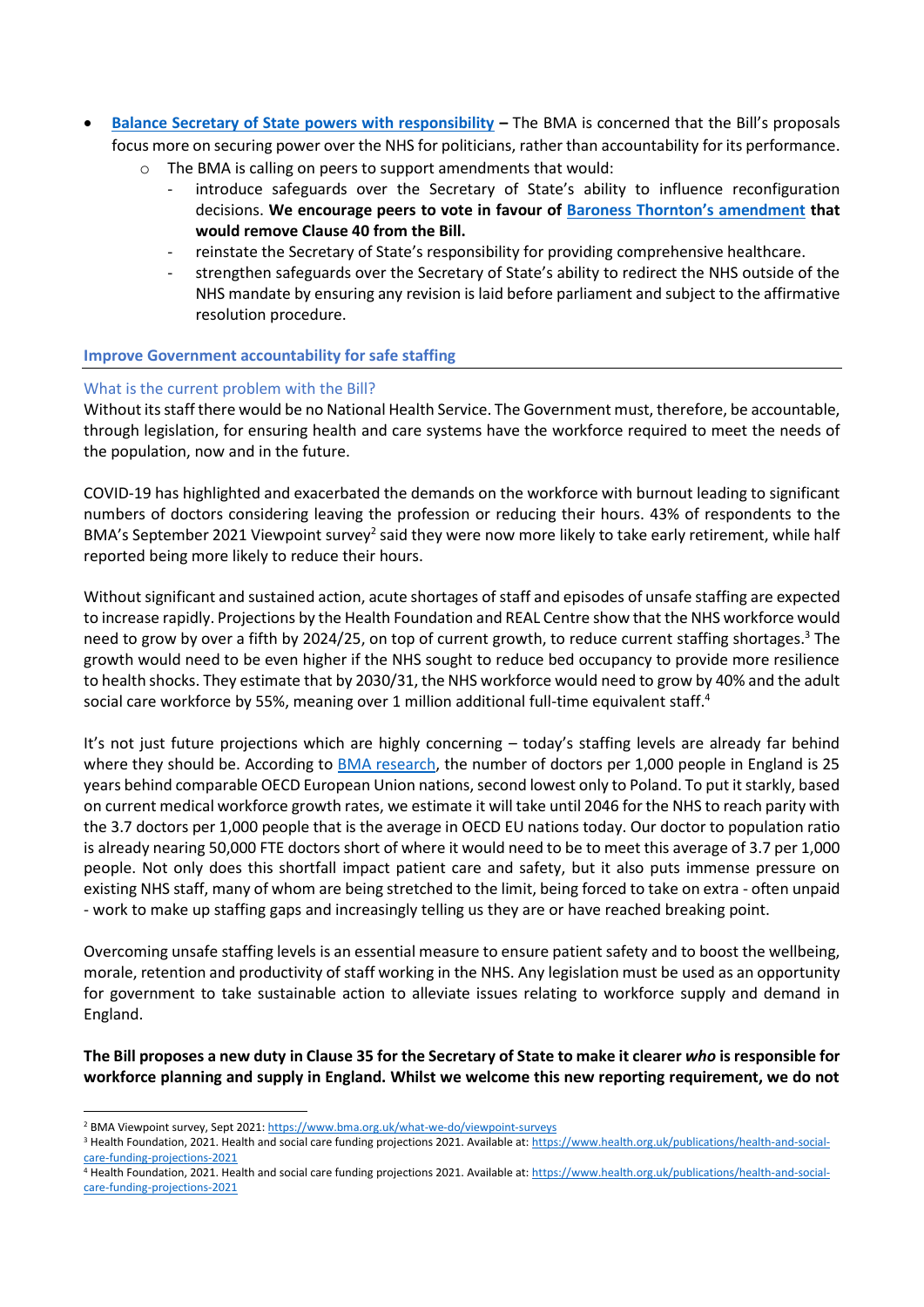**believe it will be sufficiently meaningful unless the Bill also addresses** *what* **must be delivered – we still will not know whether we are training enough people to meet demand now and in the future. Given the scale of the workforce crisis, the current duty in the Bill falls short of what is needed; the data gap must be closed to strengthen accountability for workforce planning.**

#### What is the BMA calling for?

Regular transparent workforce assessments should deliver a shared understanding of the levels of staffing needed to meet national, population-based demand and should inform local and regional recruitment needs. These reports must be publicly available, and presented to Parliament, to enable proper scrutiny and debate about what policies and investment are needed to prevent instances of unsafe staffing occurring.

Despite compelling cross-party support and backing from a [coalition of almost 100](https://www.rcplondon.ac.uk/guidelines-policy/strength-numbers-stronger-workforce-planning-health-and-care-bill) sector organisations, MPs rejected an amendment to strengthen workforce planning, tabled by the Rt. Hon. Jeremy Hunt MP, during the final Commons' debates on the Bill. [The amendment](https://bills.parliament.uk/bills/3022/stages/16122/amendments/91371) has now been championed in the Lords by Baroness Cumberlege, supported by peers from across the House.

During questioning in oral evidence sessions, the Prime Minister<sup>5</sup> and Secretary of State for Health and Social Care<sup>6</sup> both agreed to engage with this amendment. However, to-date the Government has so far dismissed amendments on workforce planning on the basis that 'Framework 15', which DHSC has commissioned HEE to refresh, will "[provide a framework](https://hansard.parliament.uk/lords/2021-12-07/debates/B05FC5DC-E095-444F-83E3-BD40BF226078/HealthAndCareBill#contribution-15A3D12F-6F70-4AE4-A4DE-5B4D7FF3B9F9) for the health and regulated social care workforce… [and] look at the key drivers of workforce supply". Whilst greater clarity on these drivers is welcome, Framework 15 was first published in 2014, last updated in 2017, and there isstill no agreed, publicly available assessment of workforce numbers now nor into the future – the framework does not address what would be achieved by the amendment but could, instead, feed into those regular publications of workforce modelling.

The Secretary of State recently told the health and social care select committee (Jan 2022) that he had commissioned NHS England to deliver a long-term workforce strategy – but since then, no detail has been forthcoming about what time-period it will span, whether it will be regularly published, or if it will include modelling on the numbers of staff needed across the health and care system to meet population demand for services. A one-off plan doesn't get us very far; this commitment is not sufficient to negate the need for this amendment. We urge peers to heed [Baroness Harding's](https://hansard.parliament.uk/lords/2021-12-07/debates/B05FC5DC-E095-444F-83E3-BD40BF226078/HealthAndCareBill#contribution-DE82CD07-8E79-4EFC-8C5F-D7DEAA6B7325) warning at the Bill's second reading that, from her experience of leading the development of the Interim People Plan, "unless expressly required to do so, government will not be honest about the mismatch between the supply and demand of healthcare workers".

**We urge peers to seize the opportunity to address this accountability gap without further delay and [vote](https://www.bma.org.uk/media/5133/bma-workforce-planning-coalition-briefing-for-report-stage_march-2022.pdf)  [for Baroness Cumberlege's amendment](https://www.bma.org.uk/media/5133/bma-workforce-planning-coalition-briefing-for-report-stage_march-2022.pdf) to take forward a proposal that has such compelling cross-party and cross-sector support.**

#### How would the amendment work?

**The amendment [tabled by Baroness Cumberlege](https://bills.parliament.uk/bills/3022/stages/16122/amendments/91371) to clause 35 would place a duty on the Secretary of State to publish regular, independently verified assessments of the workforce numbers needed, now and in the future, to meet the growing needs of the population.**

**[This amendment](https://bills.parliament.uk/bills/3022/stages/16122/amendments/91371) would mean that such assessments are dynamic – informed by projected demographic changes amongst the patient population, demographic changes amongst health and care staff (e.g. change in working patterns), changes to the cost of healthcare, new and emerging patient pathways and evidencebased treatments, and the prevalence of different health conditions.** 

<https://committees.parliament.uk/oralevidence/3007/default/> (see page 39)

<sup>5</sup> Prime Minister's oral evidence to the Liaison Select Committee, 17 Nov 2021, available at:

<sup>6</sup> Secretary of State for Health and Social Care's oral evidence to the Health and Social Care Select Committee, 2 Nov 2021, available at: <https://committees.parliament.uk/oralevidence/2942/pdf/> (see page 9)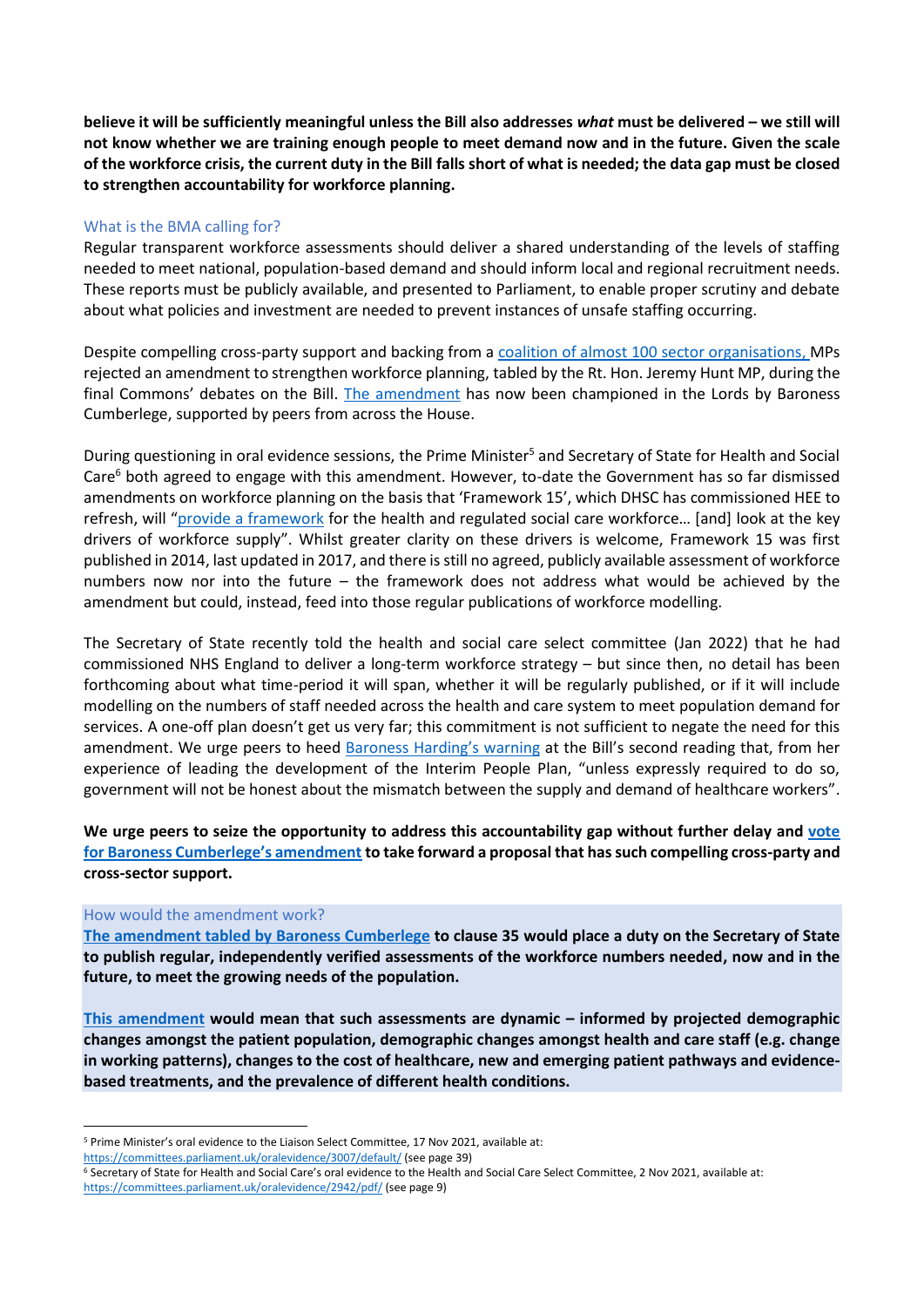**Regular, independent public workforce projection data will not solve the workforce crisis. But having a collective national picture of the health and care staff numbers needed now and in future to meet demand**  *will* **provide the strongest foundations to take long-term strategic decisions about funding, regional and specialty shortages, and skill mix.**

**The non-legislative approach taken so far has not worked. Deferring to Framework 15, the NHS England/HEE merger, or the recently commissioned long-term NHS England long-term workforce strategy will not provide this foundation if there is no grounding in legislation to ensure accountability and provide transparent oversight of the state of staffing numbers – this amendment is necessary to ensure that workforce modelling is routinely published to inform system-wide planning now and into the future. Without which, history tells us – [as outlined by Lord Stevens](https://hansard.parliament.uk/lords/2022-01-24/debates/AB5351C6-2935-446D-847E-CB3C193CDE45/HealthAndCareBill#contribution-DF9AA920-86D6-4DC8-B6C0-CF6EEDB953F1) – that the Government's workforce planning will continue to omit this vital component and perpetuate a lack of accountability for unsafe staffing.** 

## **Safeguard the NHS from wasteful and destabilising outsourcing**

## Why is the amendment needed?

The BMA supports the removal of Section 75 of the Health and Care Act 2012 via Schedule 12 in the Bill. However, this is not enough to protect the NHS from the fragmentation and destabilisation seen as a consequence of unnecessary outsourcing of NHS contracts to private providers.

Doctors are concerned about the impact this has had on patient care:

- A 2018 BMA survey found that 73% of doctors were concerned by independent sector provision of NHS services.
- The most common reasons for concern were the destabilisation of NHS services, the fragmentation of NHS services, value for money and quality of care.
- Nearly 7 in 10 (66.5%) of responding doctors who work in sectors with high independent sector provision felt that it has had a negative impact on the quality of service provision.<sup>7</sup>

Although the Bill repeals enforced competition, the new [Provider Selection Regime,](https://www.england.nhs.uk/wp-content/uploads/2021/02/B0135-provider-selection-regime-consultation.pdf) would enable contracts to be awarded to private sector companies without scrutiny and transparency. The last few years have shown repeated examples of the damage done by outsourcing NHS services to private companies has had over the last decade:

- Circle's disastrous takeover of Hinchingbrooke Hospital in 2012 saw the company pulling out just three years into its 10-year contract, with the CQC determining the service inadequate, and leaving the NHS footing the bill - the deficit created during Circle's stewardship of the hospital was far in excess of the £7 million that the company was contractually liable to cover
- Serco ended its contract to provide out of hours GP services in Cornwall in 2013 18 months early. The Public Accounts Committee finding the service to be falling "unacceptably short" of essential standards of quality and safety.
- The [Practice Group in Brighton,](https://www.pulsetoday.co.uk/news/contract/gp-provider-ditches-11000-patient-contract-as-20-funding-cut-looms/) terminated its contract to run five GP surgeries in the city in 2016, leaving thousands of patients forced to move practice.

By contrast, the NHS provides a reliable, accountable service and ensures public money is invested back into NHS services.

<sup>7</sup> BMA (2019) Independent Sector Provision in the NHS revisited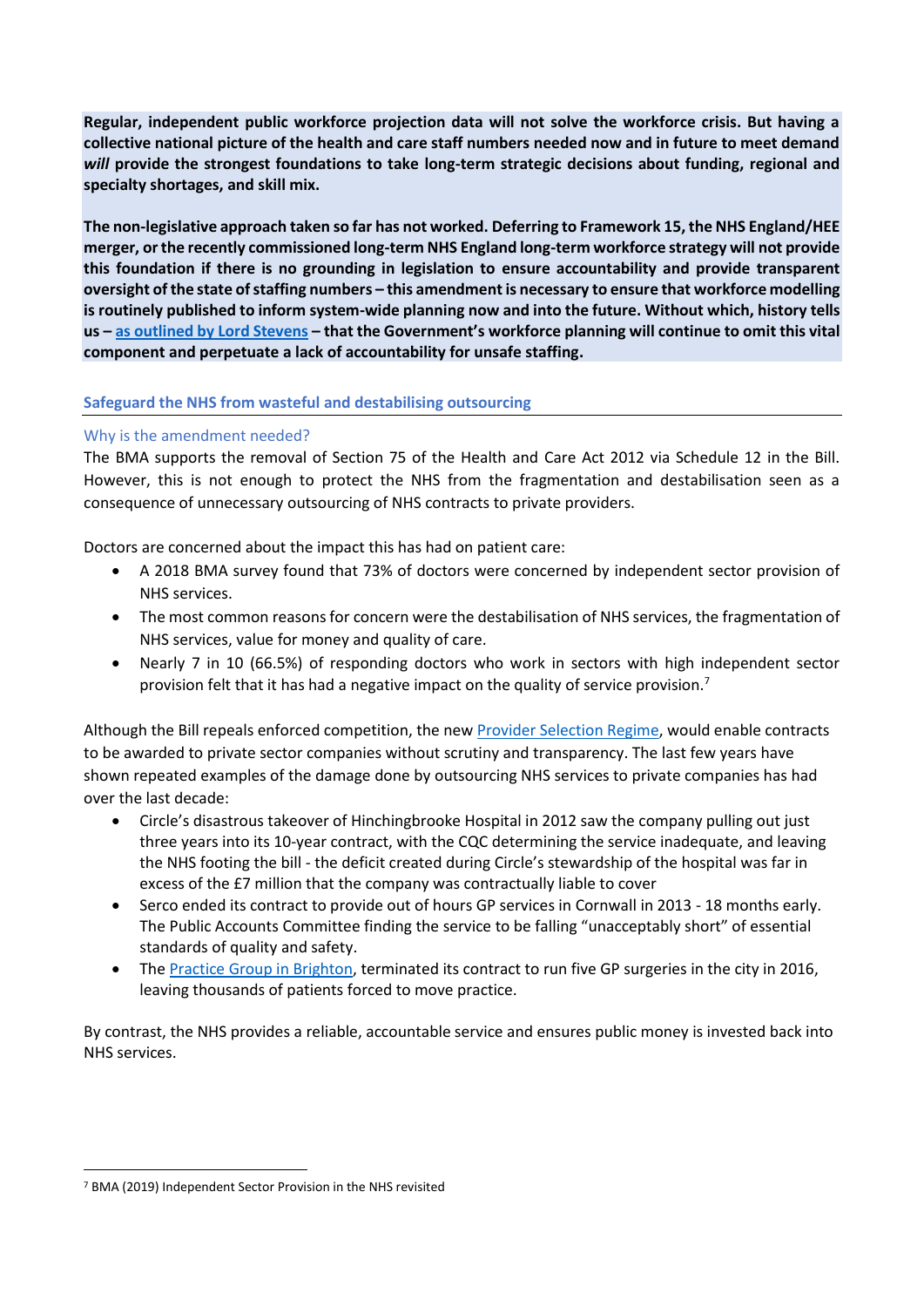The Government has tabled amendments that would require regulations specifying steps that need to be taken when following a competitive tendering process and that these should ensure transparency, fairness, that compliance can be verified, and manage conflicts of interest.

Whilst this shows recognition of the potential problems caused if contracts are awarded without adequate transparency, it falls short of guaranteeing that contracts will only be awarded to the private sector if necessary or ensuring there is robust guidance and regulations for ensuring transparency and fairness.

#### What is the BMA calling for?

To truly end disruptive, unnecessary competition within the NHS it is essential that the Bill establishes the NHS as the default option for services. If the intention of the Bill is to establish a joined-up, collaborative approach to delivering services – as the Government has stated – then the NHS should be enshrined as the default option for NHS contracts.

This amendment would provide necessary safeguards for ensuring the private sector<sup>8</sup> is only used when absolutely necessary and that there is adequate scrutiny and transparency when contracts are tendered, by requiring commissioners to present a case as to why a non-NHS provider would be better placed to hold any such contract.

**The BMA urges peers to vote in favour of amendments to the Bill that would establish the NHS as the default option for NHS contracts and ensure there is adequate transparency and scrutiny when contracts are put out to tender.** 

#### **Rule out private providers on NHS Boards**

#### Why is the amendment needed?

The Bill leaves open the possibility for corporate healthcare providers to gain seats on ICS boards and, as a consequence, could allow them to influence ICSs overarching strategies and risk conflicts of interest in commissioning decisions.

In response to amendments tabled by the Opposition and supported by the BMA, the Government brought an amendment to the Bill at Report Stage in the Commons that would prevent the appointment of a member of an integrated care board if they "could reasonably be regarded as undermining the independence of the NHS because of their involvement in the private healthcare sector or otherwise".

Whilst the Government clearly recognises the risks posed by private sector companies sitting on NHS decisionmaking boards, the amendment does not go far enough to address this. It fails to rule out private sector companies sitting on NHS decision-making boards or sub-committees and therefore wielding influence over decisions and the overarching strategy of the ICS.

#### What the BMA is calling for

We recognise that the Government wants to allow for local flexibility and judgement, as well as th[e suggestion](https://hansard.parliament.uk/lords/2022-01-13/debates/9B2497A1-E4EF-4AA1-B073-2E49E343D035/HealthAndCareBill#contribution-BA8816C5-8310-480C-9439-62267F639897) that additional requirements could be retrospectively introduced through regulations if necessary. However, we are clear that to guard against conflicts of interest and undue influence in decision-making, corporate providers should not be involved in the leadership of ICSs or any commissioning decisions they make.

<sup>&</sup>lt;sup>8</sup> The BMA's definition of ISP includes the private sector, ISTCs (independent sector treatment centres) and social enterprises, in line with DHSC data collection.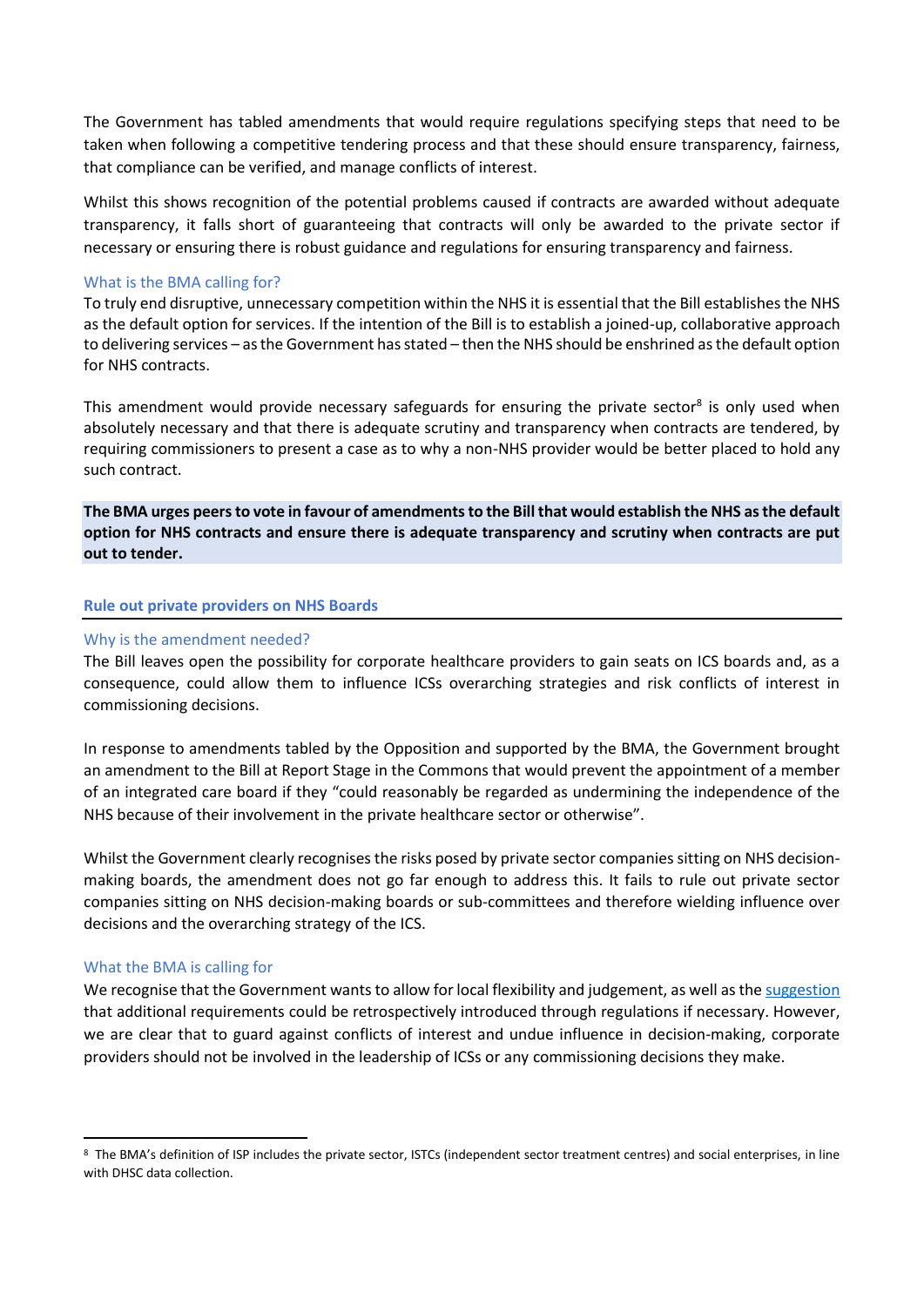**To truly safeguard ICS decision-making bodies from conflicts of interest, the BMA urges peers to support amendments that would restrict certain persons with an involvement in promoting private healthcare from being appointed to an integrated care board.**

#### **Clinical engagement at the heart of the NHS**

#### What is the current problem with the Bill?

Given the integral role doctors play within the health system, it is vital that clinical leadership and representation is embedded at every level of Integrated Care Systems, including formalised roles for doctors working in primary care, secondary care, and public health.

The Bill sets out core, minimum membership of Integrated Care Boards (ICBs), which includes at least one member nominated by GPs and primary care, a member nominated by NHS or Foundation Trusts, and a member nominated by local authority representatives. The BMA is concerned that this provision, and further detail set out in the NHSE [ICS Design Framework,](https://www.england.nhs.uk/publication/integrated-care-systems-design-framework/) falls far short of ensuring clinical leadership and representation needed.

The Bill risks undercutting truly representative clinical leadership by failing to retain some of the positive elements of Clinical Commissioning Groups. This includes their vital function in ensuring accountability to clinicians and patients as a body of elected, local GPs. There is also no requirement for doctors from secondary care or public health on ICBs as independent representatives acting on behalf of the local population need.

ICSs are currently finalising their draft constitutions, including the proposed membership of their ICBs, with many failing to provide adequate representation for clinicians. This is particularly apparent in respect of public health expertise on ICBs, with some constitutions making no reference at all to public health or roles for directors of public health. Given the hugely important role of public health doctors throughout the COVID-19 pandemic, and the expectation that ICSs will act as population health organisations, this is a shocking omission that needs to be addressed.

Furthermore, it is vital that any public health representative provides solely a professional view of the health of the whole ICS population, and that their recommendations are not influenced by any employing organisation, their politics or budget. If ICS's are to fulfil their partnership, care, social and economic potential they must have unbiased, and 'clinical' (i.e. not solely "medical" but population health-informed) advice on how to improve the health of all members of their population. This professional public health advice would support the other board members and ensure improved and equitable health outcomes are achieved.

Whilst we recognise ICBs will have a duty to seek clinical advice, and tabled Government amendments that would include a requirement to keep membership under review, we remain concerned that without guaranteed strengthened clinical representation on the ICB itself, the legislation will fail to ensure meaningful clinical leadership in practice. The duty to review ICB membership will also have little impact if there is no clear guidance or regulations setting out what skills, knowledge and experience is necessary for the board to possess to effectively carry out its functions.

## What is the BMA calling for?

The BMA is clear that clinical leadership and representation must be embedded at every level of Integrated Care Systems, including formalised roles for doctors working in primary care, secondary care, and public health.

**This must include ensuring there strengthened primary care representation and a guaranteed role for a secondary care clinician on the ICB.**